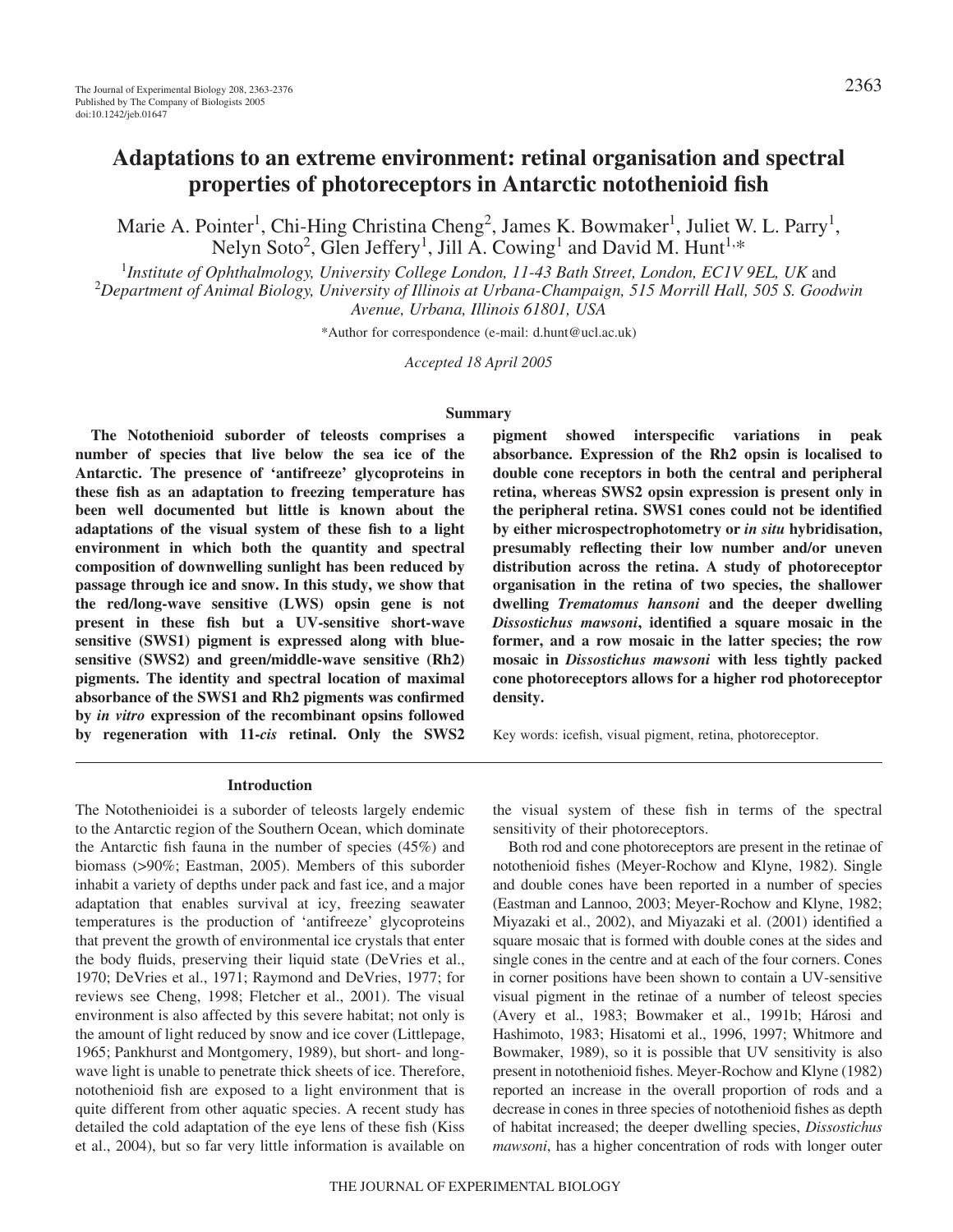segments as compared to the two shallower living species, *Trematomus borchgrevinki* and *T. bernacchii*.

In the present study, we have examined the organisation of the retina in a number of notothenioid species that live in different depth habitats. We have focused on the classes of photoreceptors present, and the spectral characteristics of the associated visual pigments have been determined by microspectrophotometry (MSP). The corresponding visual pigment genes have been sequenced and the peak absorbance (λmax) of encoded cone pigments confirmed by *in vitro* expression of the opsin protein and regeneration with 11-*cis*retinal. Finally, the organisation of the retina has been examined by conventional histology and *in situ* hybridisation with opsin cRNA probes.

# **Materials and methods**

#### *Fish and tissue collection*

Specimens of Antarctic notothenioid fish representing three of the five endemic families were utilised in this study. Many of the nototheniid (family Nototheniidae) species were collected from McMurdo Sound, Antarctica (77°51.0′S, 166°40.0′E) through ice holes. The giant nototheniid *Dissostichus mawsoni* (Norman) was captured at about 350–500 m with baited hooks on a vertical set line, and the shallow water (0–10·m) cryopelagic *Pagothenia borchgrevinki* (Boulenger) by hook and line. The shallow benthic (30–60 m) nototheniid species *Trematomus bernacchii* (Boulenger) and *T. hansoni* (Boulenger), the shallow benthic dragonfish (Bathydraconidae) *Gymnodraco acuticeps* (Boulenger), and the deep water (600 m) *T. loennbergii* (Regan), were caught with baited traps, and the icefish (Channichthyidae) *Pagetopsis macropterus* (Boulenger) by diving at around 40 m. The pelagic nototheniid *Pleuragramma antarcticum* (Boulenger) was caught with otter trawl in the Ross Sea, and the mackerel icefish *Champsocephalus gunnari* (Lönnberg) by otter trawl from the Antarctic Peninsular water. Finally, the cool temperate nototheniid *Notothenia angustata* (Hutton) was obtained from the shallow rocky shore at the entrance of Otago Harbor (45.5°S, 170°E) of South Island, New Zealand. After capture, all Antarctic notothenioid species were kept in flowthrough seawater aquarium tanks under dim fluorescent lighting for  $1-3$  months.

Liver and spleen were flash frozen in liquid nitrogen for subsequent DNA extraction. Whole eyes were dissected from the fish, the lens was removed, and the eye cup was flash frozen in liquid nitrogen for subsequent RNA isolation. For microspectrophotometry, fish were dark adapted for several hours in aquarium tanks. Eye capsules were then dissected in dim red light at  $4^{\circ}$ C, and lightly fixed for 15–30 s in 2% glutaraldehyde in notothenioid fish PBS  $(0.1 \text{ mol } l^{-1}$  phosphate buffer,  $0.1 \text{ mol } l^{-1}$  NaCl, pH 7.4), and stored in light-tight bottles with fresh notothenioid PBS containing penicillin (100 U ml<sup>-1</sup>), streptomycin (0.1 mg ml<sup>-1</sup>), and amphotericin B  $(0.25 \,\mu g \text{ ml}^{-1})$  at 4°C. For retinal histology, either the lens and vitreous humour was removed from the eye prior to fixation or

fixative was injected into the vitreous humour of the intact eye with a 30-gauge needle. In both cases, the eye capsules were then fully immersed in 4% (w/v) paraformaldehyde in notothenioid PBS.

### *Microspectrophotometry*

Absorption spectra of individual photoreceptors were determined using a computer-controlled modified Liebman dual beam microspectrophotometer. By means of an infrared converter, the measuring beam (normally about  $2 \mu m^2$  cross section) was aligned to pass transversely through a given photoreceptor outer segment, while the reference beam passed through a clear space adjacent to the photoreceptor. Spectra were scanned from 750 nm to 350 nm in 2 nm steps and back from 351 nm to 749 nm. To estimate the peak absorbance  $(\lambda_{\text{max}})$  of each outer segment, a standardised computer program was employed. A detailed description of the experimental procedures and methods of analysis have been published previously (Bowmaker et al., 1991a).

### *Genomic DNA extraction*

High molecular mass genomic DNA was prepared from frozen liver or spleen. Tissue was ground with a pre-chilled pestle and mortar, and the pulverized tissue was digested  $(1:10 \text{ w/v})$  in lysis buffer  $(10 \text{ mmol } l^{-1}$  Tris-HCl, pH 8.0, 100 mmol  $l^{-1}$  NaCl, 250 mmol  $l^{-1}$  EDTA, 0.5% SDS and 100  $\mu$ g ml<sup>-1</sup> proteinase K) at 60°C. The digest was then extracted twice with an equal volume of Tris-HCl-buffersaturated phenol (pH 8.0), and then once each with phenol–chloroform and chloroform. The genomic DNA in the supernatant was dialyzed against  $0.5 \times$  TE (5 mmol  $l^{-1}$  Tris-HCl,  $0.5$  mmol  $l^{-1}$  EDTA, pH 8.0), treated with RNaseA (50  $\mu$ g ml<sup>-1</sup>), re-dialyzed and stored at 4°C until use.

#### *RNA isolation*

Frozen eye cups were ground to a fine powder in a prechilled pestle and mortar, and total RNA was extracted with the Ultraspec RNA isolation reagent (Biotecx, Houston, TX, USA), which is based on the single-step acidic phenol extraction of Chomczynski and Sacchi (1987).

#### *Southern blot and hybridisation*

Genomic DNA was digested with the restriction enzyme *Eco*RI, separated by gel electrophoresis, transferred to a nitrocellulose membrane by capillary action in  $20 \times$  SSC and fixed by baking at  $80^{\circ}$ C for 3 h. The blot was incubated with radiolabelled probes for the four vertebrate cone opsins, SWS1, SWS2 (short-wave sensitive 1 and 2), Rh2 (middle-wave sensitive) and LWS (long-wave sensitive). The SWS1 probe was cloned from *D. mawsoni* retinal cDNA and encompassed the entire coding region. The SWS2, Rh2 and LWS clones were obtained from retinal cDNA isolated from black bream, *Acanthopagrus butcheri* (J.A.C. and D.M.H., unpublished data). In all cases, the probes were cloned into the pGEM-T-Easy plasmid (Promega, Southampton, UK). The opsin inserts were excised by restriction enzyme digestion and radioactive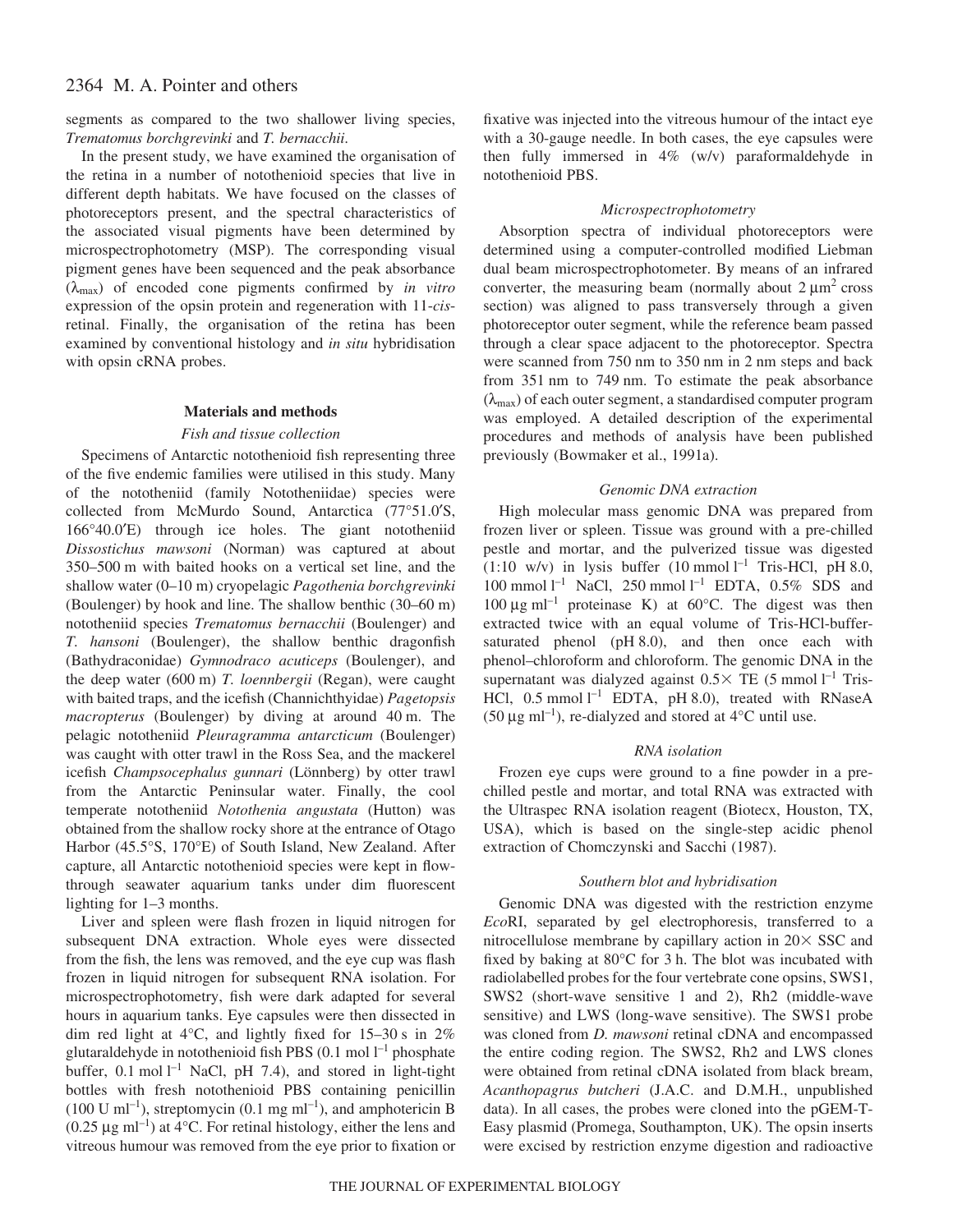probes were synthesised using the Ready-To-Go™ DNA Labelling Beads (α-dCTP) (Amersham Biosciences, Little Chalfont, Bucks, UK), following the manufacturer's instructions. The membranes were prehybridised for 3 h at 50–65°C (depending on probe specificity) in a buffer containing 0.05 mol  $l^{-1}$  PO<sub>4</sub>,  $4 \times$  SSC,  $5 \times$  Denhardt's reagent, 5 mg ml<sup>-1</sup> denatured, fragmented salmon sperm DNA,  $0.3\%$ (w/v) SDS and 0.15% sodium pyrophosphate (NaPPi). The membrane was then hybridised against the SWS1, SWS2, Rh2 or LWS opsin probes overnight at 50–60°C. The blot was washed twice in  $6 \times$  SSC, 0.5% (w/v) SDS and twice in 3 $\times$ SSC, 0.5% SDS at 50–65°C before exposure to X-ray film.

# *Northern blot and hybridisation*

Approximately 6 µg of total retinal RNA of each species were electrophoresed on a 1.2% agarose/2.2 mol  $l^{-1}$  formaldehyde gel, vacuum blotted onto Hybond N (Amersham) nylon membrane, and UV-crosslinked (Stratalinker, Stratagene, La Jolla, CA, USA). The membrane was prehybridised at 55°C in QuickHyb solution (Stratagene), and hybridised at 55°C to opsin probes generated from random-primed, <sup>32</sup>P-labelled sea bream opsin cDNA (SWS2, Rh2 and LWS) and *P. borchgrevinki* opsin (SWS1) cDNA. Hybridised blots were washed exhaustively in  $2 \times$  SSC/0.1% SDS, followed by 0.1 $\times$  SSC/0.5% SDS up to 50°C, and autoradiographed on X-ray film.

#### *PCR cloning and sequencing of SWS1, SWS2 and Rh2 opsins*

Standard polymerase chain reaction (PCR) conditions were used with either 30 ng cDNA or 100 ng of genomic DNA in a 50 µl reaction volume. A cDNA fragment of about 800 bp of SWS1 opsin was first obtained from *P. borchgrevinki* retinal RNA by reverse transcription-PCR amplification. The first strand cDNA was synthesised using Superscript II reverse transcriptase (Invitrogen), and used for the PCR amplification of a cDNA fragment with degenerate primers VSWS1F and VSWS1R (Table 1) designed from an alignment of vertebrate SWS1 opsins. Sequencing of the RT-PCR product and BLASTP of translated sequence verified that the fragment was from an SWS1 mRNA. SWS1-specific primers were designed based on this partial sequence to generate overlapping 5′ and 3′ fragments inclusive of UTRs by 5′RACE (rapid amplification of cDNA ends) and 3′RACE. For 5′RACE, the first strand cDNA was dC-tailed with terminal deoxynucleotide transferase and amplified using the SWS1-specific reverse primer paired with the 5′ RACE adaptor primer (5′RACE kit, Invitrogen). The 3′RACE product was amplified with the SWS1-specific forward primer paired with lock-docking oligo(dT) (NV(T)<sub>20</sub>). Primers to the 5<sup>'</sup>UTR and 3<sup>'</sup>UTR (P.borchSWS1F and P.borchSWS1R) were used to amplify full-length SWS1 cDNA from *P. borchgrevinki*, *D. mawsoni* and *T. loennbergii* first strand cDNA.

Degenerate PCR was also used to amplify the Rh2 opsins from four species, *D. mawsoni*, *P. borchgrevinki*, *N. angustata* and *G. acuticeps*. Degenerate primers Green1F and Green596R were used to amplify an approximately 600 bp product from *D. mawsoni* cDNA, which showed homology to teleost Rh2 opsins. The 3′ cDNA sequence was obtained by 3′ RACE using the FirstChoice™ RLM-RACE kit (Ambion, Austin, TX,

| Primer                          | Primer sequence 5'-3'                            |
|---------------------------------|--------------------------------------------------|
| VSWS1F                          | TGGGCCTTYTACCTNCARRCNGCCTTYATGGG                 |
| VSWS1R                          | GCTCTTRGAGAARAASGCVGGGATGGTGAC                   |
| 5' RACE adaptor primer          | GGCCACGCGTCGACTAGTACGGGIIGGGIIGGGIIG             |
| P.borch SWS1F                   | TTATACAGTCGGAGGTCACGATGGGGAAG                    |
| P.borch SWS1R                   | CATCCTTTAATCAGTCGTCATTTTGTCCCATCG                |
| D.mawsUVF                       | GCGCGAATTCCACCATGGGGAAGGACTTCCAC                 |
| D.mawsUVR                       | CGGCGTCGACGCAGACACTGAGGACACCTC                   |
| $D$ .maws $GF$                  | GCGCGAATTCCACCATGGAGACCAATGGCACAG                |
| $D$ .maws $GR$                  | CGGCGTCGACGCAGACACAGAGGACACTTCTG                 |
| Blue400F                        | YYGTGGTCTCTKGCTGT                                |
| Blue818R                        | CCAGCATACCAAGAAGCC                               |
| $T_{\cdot}$ loen $3'$ I         | <b>GCAGAGTCTGCCTCCACC</b>                        |
| MZbluestop                      | <b>CTAWGCAGGYSCCYACTTTRG</b>                     |
| T.loenF                         | CGGATGGAGCAGGTAC                                 |
| T.loenR                         | GGTGGAGGCAGACTCTGC                               |
| Green1F                         | ATGAAYGGCTGARGGMAA                               |
| Green <sub>596R</sub>           | CATATGATTCATTGTTGTAGCC                           |
| Green $3'$ O                    | <b>TCCAGATACATTCCTGAGGG</b>                      |
| Green <sup>3</sup> <sup>T</sup> | GCTGGAATTGGTGTTGGGA                              |
| GreenWkO                        | <b>CTAGAAGCTTGAACATGATGGG</b>                    |
| GreenWkI                        | TAAGGACTTCTAACAATCCC                             |
| <b>UNI33</b>                    | $(T)$ <sub>15</sub> GTTTGTTGT(G) <sub>7</sub> TT |
| <b>UNI17</b>                    | TTTTTGTTTGTTGTGGG                                |
|                                 |                                                  |

Table 1. *List of PCR primers used in the amplification of opsin sequences* 

Underlined bases identify *Eco*RI and *Sal*I restriction enzyme sites for cloning into the expression vector pMT.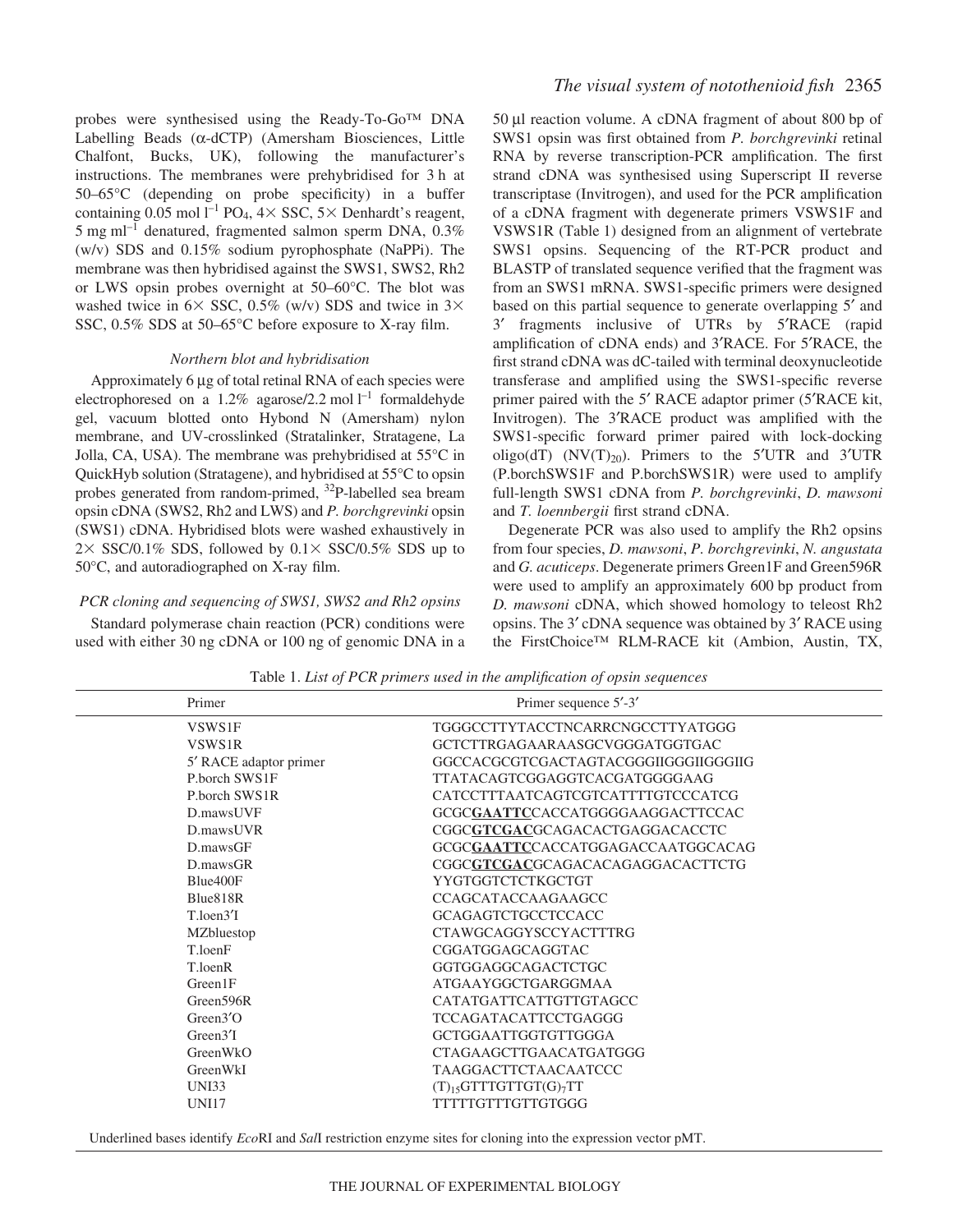USA) and the *D. mawsoni*-specific primers Green3′O and Green3′I. To extend the 5′ sequence and to obtain upstream sequence information, a genomic walking method with genomic DNA was used as described by Dominguez and Lopez-Larrea (1994) with the initial PCR performed with the universal primer UNI33 and the *D. mawsoni*-specific GreenWkO primer. The inner nested PCR was performed with the universal primer UNI17 and the gene-specific GreenWkI primer. The complete Rh2 sequences for *P. borchgrevinki*, *N. angustata* and *G. acuticeps* were amplified with the primers D.mawsGF and D.mawsGR.

The SWS2 opsin DNA was PCR amplified from *T. loennbergii* genomic DNA with the degenerate primers blue400F and blue818R using a low annealing temperature of 48–54°C. This fragment encompassed exons 3 to 5. To extend the 3′ sequence of the gene, a PCR with the primers T.loen3′I and MZbluestop was performed on *T. loennbergii* genomic DNA.

All PCR-amplified products were analysed by gel electrophoresis and extracted using Wizard™ columns (Promega). The eluted DNA was cloned into the pGEM-T-Easy™ vector (Promega) and sequenced on an ABI 3100 using the BigDye® Terminator v3.1 Cycle Sequencing kit (PE Applied Biosystems, Foster City, CA, USA) V.2 or V.3 and vector-specific primers.

# *Expression of recombinant opsins*

The entire coding sequences for *D. mawsoni* SWS1 and Rh2 opsins were amplified from retinal cDNA with *Pfu* DNA polymerase, using primer pairs D.mawsUVF/D.mawsUVR and D.mawsGF/D.mawsGR containing *Eco*RI and *Sal*I restriction sites (shown underlined in Table 1). The resulting products were then cloned *via* these restriction sites into the expression vector pMT4, which contains the sequence for the 1D4 epitope from bovine rod opsin downstream of and inframe with the *Sal*I site (Franke et al., 1988).

The pMT vector containing either the SWS1 or Rh2 coding sequence was transfected into HEK-293T cells with Genejuice (Invitrogen) according to the manufacturer's instructions. Thirty 90 mm plates were used per transfection and the cells were harvested 48 h post-transfection, and washed with  $1\times$ PBS. The visual pigments were regenerated in  $1 \times PBS$  with  $40 \mu$ mol<sup> $1^{-1}$ </sup> 11-*cis* retinal in the dark. The pigments were then incubated with  $1\%$  (w/v) dodecyl-maltoside and 20 mg ml<sup>-1</sup> phenyl methyl sulphonyl fluoride (PMSF) and isolated by passage over a CNBr-activated Sepharose binding column coupled to an anti-1D4 monoclonal antibody (Molday and MacKenzie, 1983).

Absorption spectra were recorded in the dark using a dualpath spectrophotometer (Spectronic Unicam, Cambridge, UK). Pigments were either bleached by exposure to light for 15 min or acid denatured by incubation with 10.8  $\mu$ 1 1 N HCl for 10 min. The  $\lambda_{\text{max}}$  value for each pigment was determined by subtracting the bleached or acid denatured spectrum from the dark spectrum to produce a difference spectrum. This was then fitted to a standard Govardovskii

rhodopsin A1 template (Govardovskii et al., 2000) and the  $\lambda_{\text{max}}$  determined.

# In situ *hybridisation*

Enucleated eyes were fixed in 4% (w/v) paraformaldehyde in  $1 \times$  PBS overnight and then washed briefly in fresh  $1 \times$  PBS, and stored in  $1 \times PBS$  until use. Whole mounts were prepared by removing the retinal pigment epithelium (RPE) and placing 1 cm wide strips, photoreceptor layer side up, on glass slides. Coverslips were placed on top and weighted down so as to keep the sample flat. The slides were left in 25% (w/v) sucrose in  $1 \times$  PBS overnight, and then stored at  $-80^{\circ}$ C (with coverslips removed). The retinal tissue to be sectioned was left with RPE attached and cut into  $0.5$  cm squares, placed in  $25\%$  (w/v) sucrose overnight and then embedded in OCT medium. Sections  $2 \mu m$  thick were cut on a cryostat.

Digoxigenin (DIG)-labelled antisense and sense RNA probes were synthesised from the *D. mawsoni* SWS1 and Rh2 opsin clones and from the sea bream SWS2 opsin clone in pGEM-T-Easy using a DIG RNA labelling kit (Roche Diagnostics Ltd., Lewes, UK). The level of probe crosshybridisation, as assessed by dot blot analysis, was found to be very low (data not shown). For hybridisation, retinal whole mounts and sections were rinsed in  $1 \times PBS$  and left to dry for 2 h. Whole mounts were washed in PBS with  $0.1\%$ (w/v) Tween (PBST), treated with proteinase K (10 mg ml<sup>-1</sup>) for 1–5 min, fixed with 4% (w/v) paraformaldehyde in  $1\times$ PBS for 20 min and then washed in PBST before being incubated in hybridisation buffer for 1 h at  $60^{\circ}$ C. Retinal sections were treated as described above but without proteinase K treatment. DIG-labelled RNA probe was then added at an approximate concentration of  $0.5 \mu g$  ml<sup>-1</sup> and left to hybridise overnight at 60°C. After multiple washes in SSC and PBST, hybridisation was detected with anti-DIG alkaline phosphatase Fab fragment and labelled for visualisation with a solution of Nitrobluetetrazoleum (NBT)  $(18.75 \text{ mg ml}^{-1})$  and BCIP  $(9.4 \text{ mg ml}^{-1})$ . Slides were viewed under a light microscope and images taken with a Nikon digital camera.

# *Histology*

Enucleated eyes were transferred into 2% (w/v) paraformaldehyde,  $2\%$  (w/v) glutaraldehyde in  $1\times$  PBS overnight. The large size of the *D. mawsoni* eyes (a diameter of approximately 5 cm) made manipulation of the whole retina very difficult, so fragments were dissected from the eyecup, with the RPE intact, and dehydrated before storage in historesin for  $24-120$  h at  $4^{\circ}$ C. The fragments were then embedded in Technovit embedding hardener (Heraeus, Hanau, Germany) and flat mounted on to slides. The eyes of *T. hansoni* are considerably smaller  $(1.5 \text{ cm diameter})$  so the whole retina with RPE attached was dissected and flat mounted.  $0.5-2.5 \mu m$ thick sections were cut with a glass blade and dried on to slides. The cells were stained with  $1\%$  (w/v) Toluidine Blue before being coverslipped. Images were captured using a Nikon digital camera attached to a light microscope.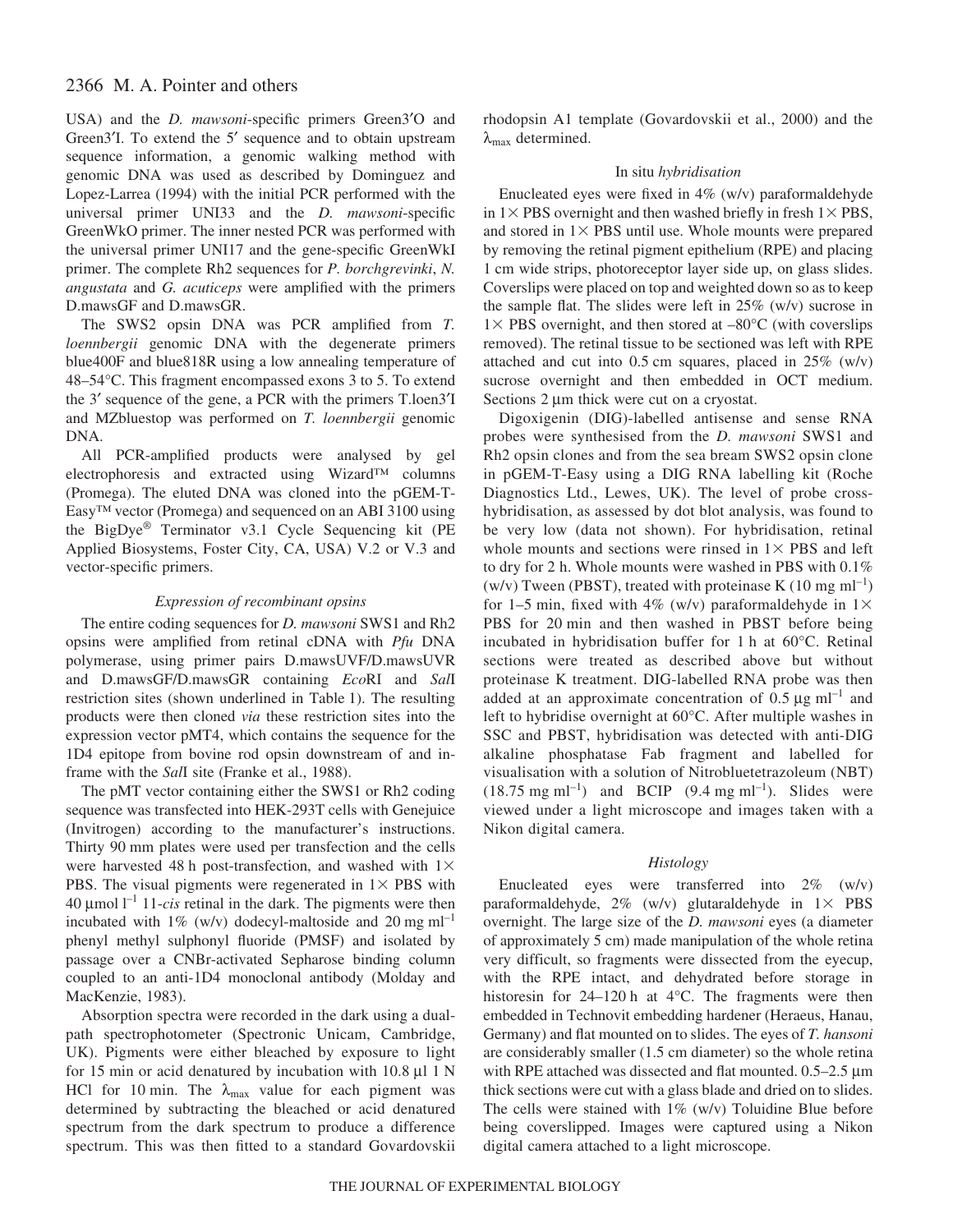| Family                               | Common name          | <b>Species</b>                                                                                                                                                                | Dwelling and depth range*                                                                                                                                                                                        |  |  |  |
|--------------------------------------|----------------------|-------------------------------------------------------------------------------------------------------------------------------------------------------------------------------|------------------------------------------------------------------------------------------------------------------------------------------------------------------------------------------------------------------|--|--|--|
| Nototheniidae                        | Cod icefishes        | Dissostichus mawsoni<br>Notothenia angustata<br>Pagothenia borchgrevinki<br>Pleuragramma antarcticum<br>Trematomus loennbergii<br>Trematomus hansoni<br>Trematomus bernacchii | Pelagic; 88–1600 m; usually near-bottom range<br>Demersal; 0–100 m<br>Cryopelagic; 0–30 m<br>Pelagic; $0-700$ m<br>Bathydemersal; $65-832$ m; mostly $\geq 300$ m<br>Demersal; 5–550 m<br>Demersal: $\leq 200$ m |  |  |  |
| Channichthyidae                      | Crocodile icefishes  | Pagetopsis macropterus<br>Champsocephalus gunnari                                                                                                                             | Demersal; $5-655$ m; mostly $5-40$ m<br>Pelagic; $0-700$ m                                                                                                                                                       |  |  |  |
| Bathydraconidae                      | Antarctic dragonfish | Gymnodraco acuticeps                                                                                                                                                          | Demersal; $0-550$ m; mostly $\le 50$ m                                                                                                                                                                           |  |  |  |
| *Data from Gon and Heemestra (1990). |                      |                                                                                                                                                                               |                                                                                                                                                                                                                  |  |  |  |

Table 2. *List of notothenioid fish species* 

### *Phylogenetic analysis*

Neighbor-joining (Saitou and Nei, 1987) was used to construct phylogenetic trees from opsin nucleotide coding sequences after alignment with ClustalW (Higgins et al., 1996). The degree of support for internal branching was assessed by bootstrapping with 1000 replicates using the MEGA2 computer package (Kumar et al., 2001).

#### **Results**

The notothenioids studied represent three families, the Nototheniidae or cod icefishes (seven species), the Channichthyidae or crocodile icefishes (two species), and the Bathydraconidae or Antarctic dragon fish (one species). Most of these species can be found in shallow water  $(0-100 \text{ m})$ , although for many, their maximal depth range can extend to at least 500 m (Table 2). One species, the mid-water *Dissostichus mawsoni*, is deeper dwelling, with a depth range extending to

1600 m. Seven of the species studied, namely *Pagothenia borchgrevinki*, *Trematomus hansoni*, *T. bernacchii*, *T. loennbergii*, *Gymnodraco acuticeps*, *Pagetopsis macropterus* and *Champsocephalus gunnari*, are near-shore species where ice cover is generally continuous throughout the year. The remaining two species, *D. mawsoni* and *Pleuragramma antarcticum*, are migratory and schooling respectively, so will spend some time in open water in the summer, although they are also frequently found under sea ice. These Antarctic notothenioids therefore spend a significant proportion, if not all, of the year under ice cover of various thicknesses. Notothenioids do not show a diurnal vertical migration. They generally sit on the sea bottom as they lack a swim bladder and are negatively buoyant. Regular large excursions in the water column at freezing seawater temperatures would therefore be energetically too costly. A 24 h light:dark cycle is not present in the high-latitude Antarctic. Larval forms of these species are also recovered from under the ice.

Table 3. Peak absorbance of visual pigments in rods and cones from microspectrophotometry

|                          | SWS, single cone | MWS, single cone | MWS, double cone | Rods            |
|--------------------------|------------------|------------------|------------------|-----------------|
| Pagothenia borchgrevinki |                  |                  |                  |                 |
| Mean absorbance          | No pigment       | $488.7\pm0.8$    | $489.2 \pm 0.8$  | $498.5 \pm 1.2$ |
| Density/number           |                  | 0.030/12         | 0.037/18         | 0.034/8         |
| Trematomus loennbergii   |                  |                  |                  |                 |
| Mean absorbance          | $426.4 \pm 1.3$  | $490.1 \pm 6.5$  | $489.8 \pm 1.0$  | $500.0 \pm 0.5$ |
| Density/number           | 0.020/8          | 0.011/1          | 0.023/8          | 0.026/12        |
| Trematomus hansoni       |                  |                  |                  |                 |
| Mean absorbance          | $417.6 \pm 7.3$  | $490.1 \pm 0.9$  | $489.5 \pm 1.1$  | $501.0 \pm 0.7$ |
| Density/number           | 0.005/4          | 0.025/11         | 0.026/7          | 0.017/10        |
| Trematomus bernacchii    |                  |                  |                  |                 |
| Mean absorbance          | $416.1 \pm 2.8$  | $489.6 \pm 0.8$  | $489.1 \pm 1.1$  | $502.3 \pm 0.6$ |
| Density/number           | 0.009/9          | 0.028/6          | 0.031/12         | 0.022/9         |
| Dissostichus mawsoni     |                  |                  |                  |                 |
| Mean absorbance          | $414.3 \pm 2.9$  | $490.4 \pm 1.3$  | $490.8 \pm 0.6$  | $503.7 \pm 1.7$ |
| Density/number           | 0.012/6          | 0.016/8          | 0.030/15         | 0.014/4         |

Peak absorbance ( $\lambda_{\text{max}}$ ) in nm ( $\pm$  s.d.) of the mean absorbance spectra including the mean maximum transverse absorbance and the number of cells that passed selection criteria.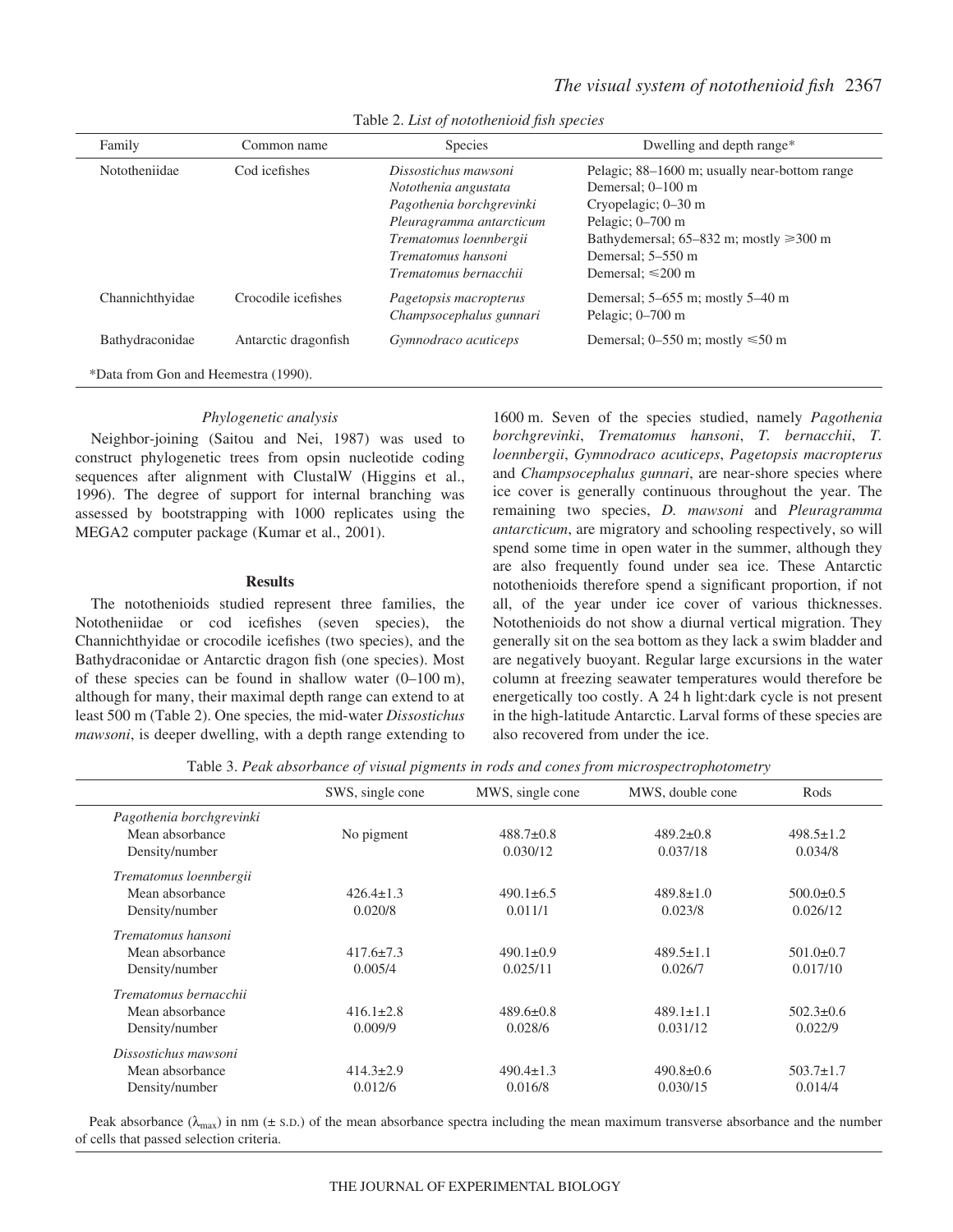Fig. 1. Absorbance spectra of rods and cones. (A) Middle-wave sensitive double cones from *T. bernacchii*. (B) Rods from *T. hansoni*. (C) Short-wave sensitive single cones from *T. loennbergii*. Open symbols, before bleaching; filled symbols, after white light bleaching. Solid lines are visual pigment templates (Govardovskii et al., 2000) with  $\lambda_{\text{max}}$  at 490 (A), 501 (B) and 426 nm (C). (D) Distribution histogram of rods and cones from *D. mawsoni*. Filled bars, rods; hatched bars, MWS single cones; open bars MWS double cones and SWS single cones; bin size 2 nm.



## *Microspectrophotometry*

Microspectrophotometry (MSP) was carried out on the photoreceptor outer segments from the retinae of five species, *T. loennbergii*, *T. hansoni*, *T. bernacchii*, *D. mawsoni* and *P. borchgrevinki*. All five species possessed a single class of rod with a  $\lambda_{\text{max}}$  around 500 nm (Table 3), in addition to morphologically identical double cones and both small and large single cones. Both members of the double cones and a number of single cones contained a middle-wave sensitive (MWS) pigment with  $\lambda_{\text{max}}$  close to 490 nm. In *T. hansoni*, *T. bernacchii* and *D. mawsoni*, the remaining single cones contained an SWS pigment with a  $\lambda_{\text{max}}$  at about 415 nm, but in *T. loennbergii*, the pigment was long-wave shifted to about 426 nm (Table 3). In *P. borchgrevinki*, a population of single cones was identified that appeared not to contain a photosensitive pigment; it is assumed that these were SWS cones in which the pigment had become denatured as a result of the fixation of the tissue. Examples of mean absorbance spectra of the rod and cone pigments and the distribution of the  $\lambda_{\text{max}}$  of individual cells are shown in Fig. 1.

# *Southern and northern hybridisation*

In order to determine which cone opsin genes are present in the notothenioid fish genome, Southern analysis of genomic DNA from *D. mawsoni* was carried out using cone opsin gene probes. As shown in Fig. 2, the SWS1, SWS2 and Rh2 probes identified single bands in *Eco*RI digests, confirming the presence of the SWS1, SWS2 and Rh2 genes. In contrast, the LWS probe did not generate a signal, indicating that this gene is not present in the genome of this species.

Northern analysis of retinal RNA from six species (Fig. 3) demonstrated the expression of SWS1, SWS2 and Rh2 opsins. In confirmation of the Southern analysis, the LWS probe did not hybridise in any of the six species examined, whereas there was a signal for the SWS2 (faint for *P. borchgrevinki* and *P. antarcticum*) and Rh2 probes in all six species. Surprisingly,



Fig. 2. Southern hybridisation of *D. mawsoni* genomic DNA digested with *Eco*RI. The blot was probed with SWS2, Rh2 and LWS opsin probes amplified from sea bream retinal cDNA and with an SWS1 opsin probe amplified from *D. mawsoni* cDNA.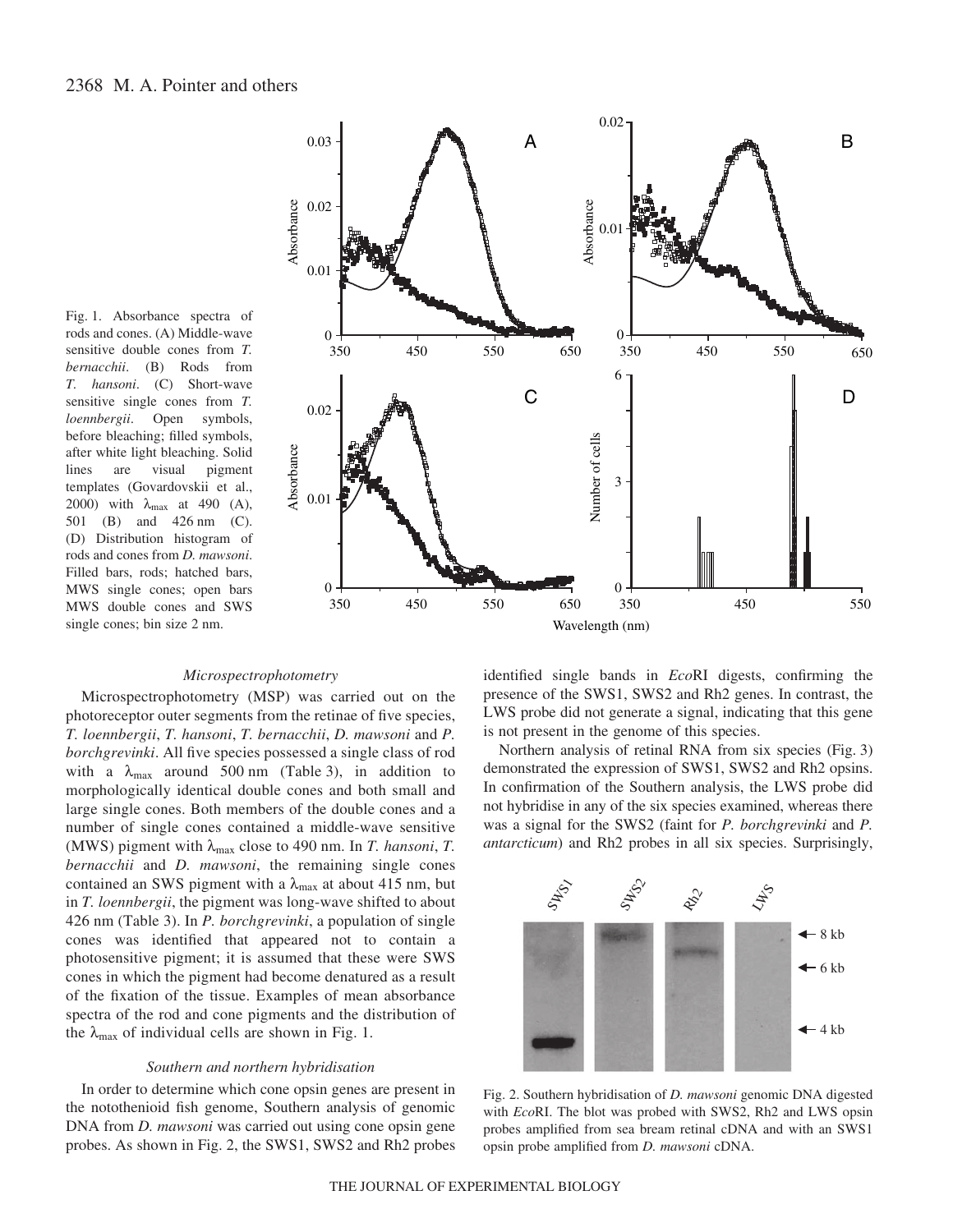

Fig. 3. Northern blots of retinal RNA from six species of notothenioid fish. The blots were hybridised with opsin probes amplified and cloned either from sea bream opsin cDNA (SWS2, Rh2 and LWS) or from *P. borchgrevinki* (SWS1) cDNA.

only RNA from the *P. borchgrevinki* retina hybridised with the SWS1 probe. SWS1 opsins are clearly expressed in the other species since SWS1 coding sequences were amplified from retinal cDNA. The restriction of signal only to the RNA from the *P. borchgrevinki* retina may reflect a quantitative difference, with rather more SWS1 photoreceptors in the cryopelagic species, *P. borchgrevinki*, that is found at the underside of sea ice, than in the other species that live at deeper depths.

# *Amplification and sequencing of opsin genes*

# *SWS1 opsins*

The SWS1 coding sequence was amplified from retinal cDNA using a combination of RT-PCR and 5′ and 3′ RACE. Primer details are in Table 1. Full coding sequences were obtained for five species, *D. mawsoni*, *N. angustata*, *P. borchgrevinki, T. loennbergii* and *P. macropterus* (Fig. 4A). These opsins showed an average of 90.7% amino acid identity, with no consistent differences between the two notothenioid families that these species represent.

The  $\lambda_{\text{max}}$  of the SWS1 class of visual pigments varies in different vertebrate species between the UV (generally around  $360$  nm) and violet ( $>390$  nm) regions of the spectrum. Since UVS cones were not identified by MSP, the  $\lambda_{\text{max}}$  of the pigment in *D. mawsoni* was determined as a recombinant opsin expressed in HEK 293T cells and regenerated *in vitro* with 11 cis-retinal. As shown in Fig. 4B, a Govardovski visual pigment



Fig. 4. SWS1 opsins. (A) Deduced amino acid sequences from six species of notothenioid fish (GenBank accession numbers AY927651-6). The Phe residue at the equivalent site to 86 in the bovine opsin sequence that is critically important for tuning into the UV is boxed, together with the counterion Glu at the equivalent site to 113 and the Lys at the equivalent site to 296 that binds the chromophore. (B) *In vitro* absorbance spectrum for the pigment from *D. mawsoni*. Recombinant SWS1 opsin was produced in transfected HEK 293T cells and the pigment regenerated with 11-*cis*-retinal. The difference spectrum shown with a fitted Govardovski visual pigment template, was obtained by subtracting the aciddenatured spectrum from the dark spectrum.

#### THE JOURNAL OF EXPERIMENTAL BIOLOGY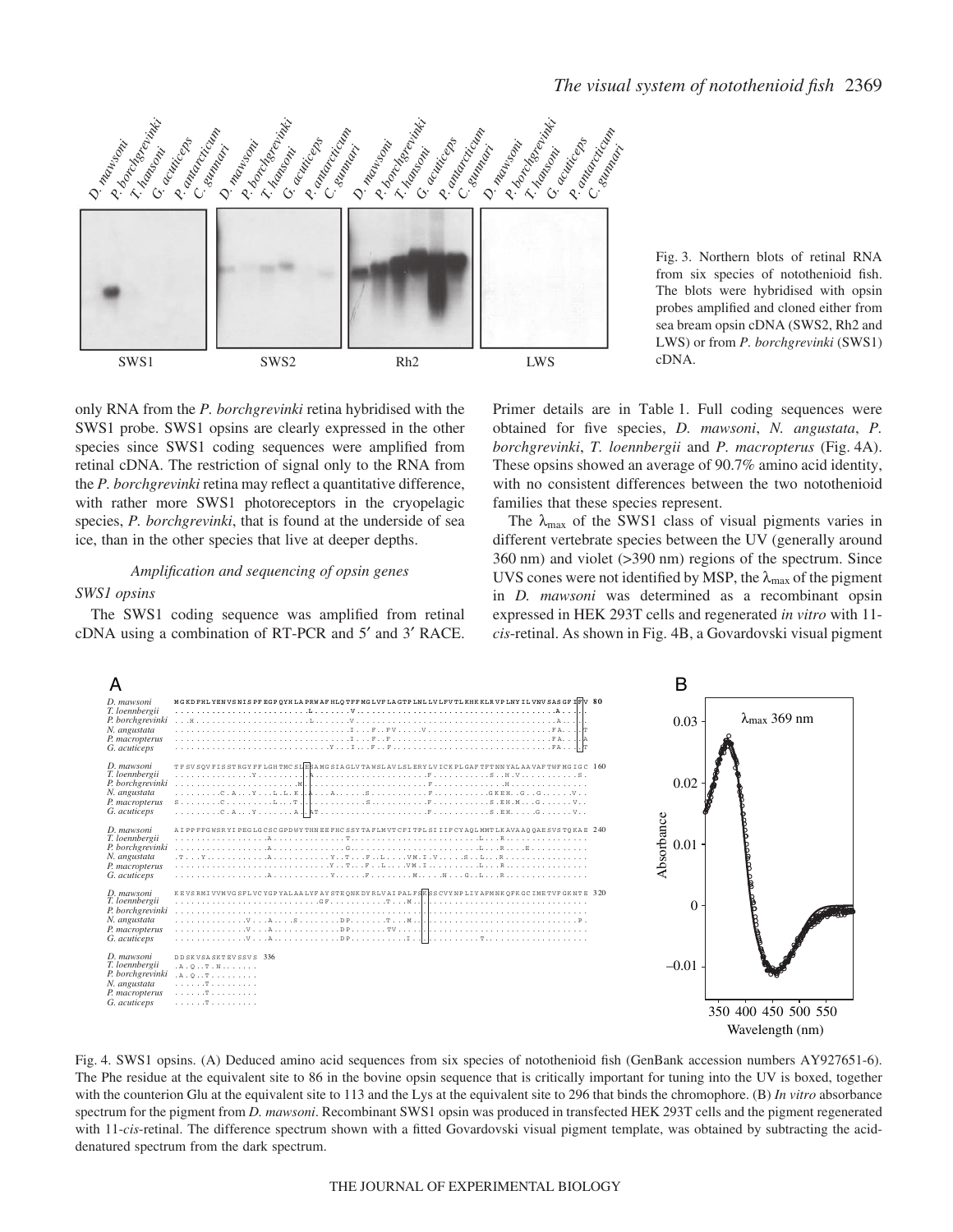Fig. 5. Deduced amino acid sequences for the partial sequence of SWS2 opsin from *T. loennbergii* (GenBank accession number AY771356), aligned with goldfish SWS2 opsin. Boxed residues identify known spectral tuning sites.

| Goldfish                   | MKOVPEFHEDFYIPIPLDINNLSAYSPFLVPODHLGNOGIFMAMSVFMFFIFIGGASIILF                                                                                                                                                                                                                                                                                                                                                                      |     |
|----------------------------|------------------------------------------------------------------------------------------------------------------------------------------------------------------------------------------------------------------------------------------------------------------------------------------------------------------------------------------------------------------------------------------------------------------------------------|-----|
| Goldfish                   | T. loennbergii vNLAVSNLLVSCVGSLTAFLSFANKYFILGPLACNIEGFIATLGGMVSLWSLAVVALERWLVICKPLGHFIFKPDHAIAC 160                                                                                                                                                                                                                                                                                                                                |     |
| T. loennbergii<br>Goldfish | CALTWVFALIASVPPLPIFGWSRYIPEGLOCSCGPDWYTTNNKYNNESYVMFLFGFCFAVPFATIVFCYSOLLITLK-AV 240                                                                                                                                                                                                                                                                                                                                               |     |
| T. loennbergii<br>Goldfish | KAOAESASTOKAEREVTRMVVIMVFGFLVCWLPYASFALWDVNNRGOTFDLRLASVPSVFSKSSAIYNPVIYVLLNKOFR 320<br>$\ldots$ . D. $\ldots$ . $\ldots$ $\ldots$ $\ldots$ $\ldots$ $\ldots$ $\ldots$ $\ldots$ $\ldots$ $\ldots$ $\ldots$ $\ldots$ $\ldots$ $\ldots$ $\ldots$ $\ldots$ $\ldots$ $\ldots$ $\ldots$ $\ldots$ $\ldots$ $\ldots$ $\ldots$ $\ldots$ $\ldots$ $\ldots$ $\ldots$ $\ldots$ $\ldots$ $\ldots$ $\ldots$ $\ldots$ $\ldots$ $\ldots$ $\ldots$ |     |
| T. loennbergii<br>Goldfish | TCMMKILGMGGGDDDESSSTTSVTEVSKVAPA-<br>$S$ $MVCGKNIEE$ $A$ $SO$ $O$ $S$ $EK$                                                                                                                                                                                                                                                                                                                                                         | 353 |

Parry et al., 2004) has shown that the amino acid present at site 86 is critically important for the production of UV- or violetsensitivity, with phenylalanine (Phe) present in all teleost, amphibian, reptilian and mammalian UVS pigments sequenced

–0.01

350 400 450 500 550 Wavelength (nm)

template (Govardovskii et al., 2000) fitted to the difference spectrum gave a  $\lambda_{\text{max}}$  of 369 nm, confirming the presence of a UVS SWS1 pigment in this species.

Previous work (Cowing et al., 2002; Fasick et al., 2002;

A



Fig. 6. Rh2 opsins. (A) Deduced amino acid sequences from four species of notothenioid fish (GenBank accession numbers AY771352-AY771355). Residue 122 is boxed. (B) Neighborjoining tree of opsin amino acid sequences. The numbers at each branch point are the bootstrap values derived from 1000 bootstraps. The scale bar is calibrated as 0.1 substitutions per site,

with the length of each branch proportional to divergence. *Drosophila* Rh3 (GenBank accession number NM\_079687) was used as an outgroup. Goldfish opsin GenBank accession numbers: Rh1 L11863, Rh2 L11866, SWS1 D85863, SWS2 11864, LWS L11867 (C) *In vitro* absorbance spectrum for the pigment from *D. mawsoni*. The difference spectrum shown with a fitted Govardovski visual pigment template, was obtained by subtracting the bleached spectrum from the dark spectrum.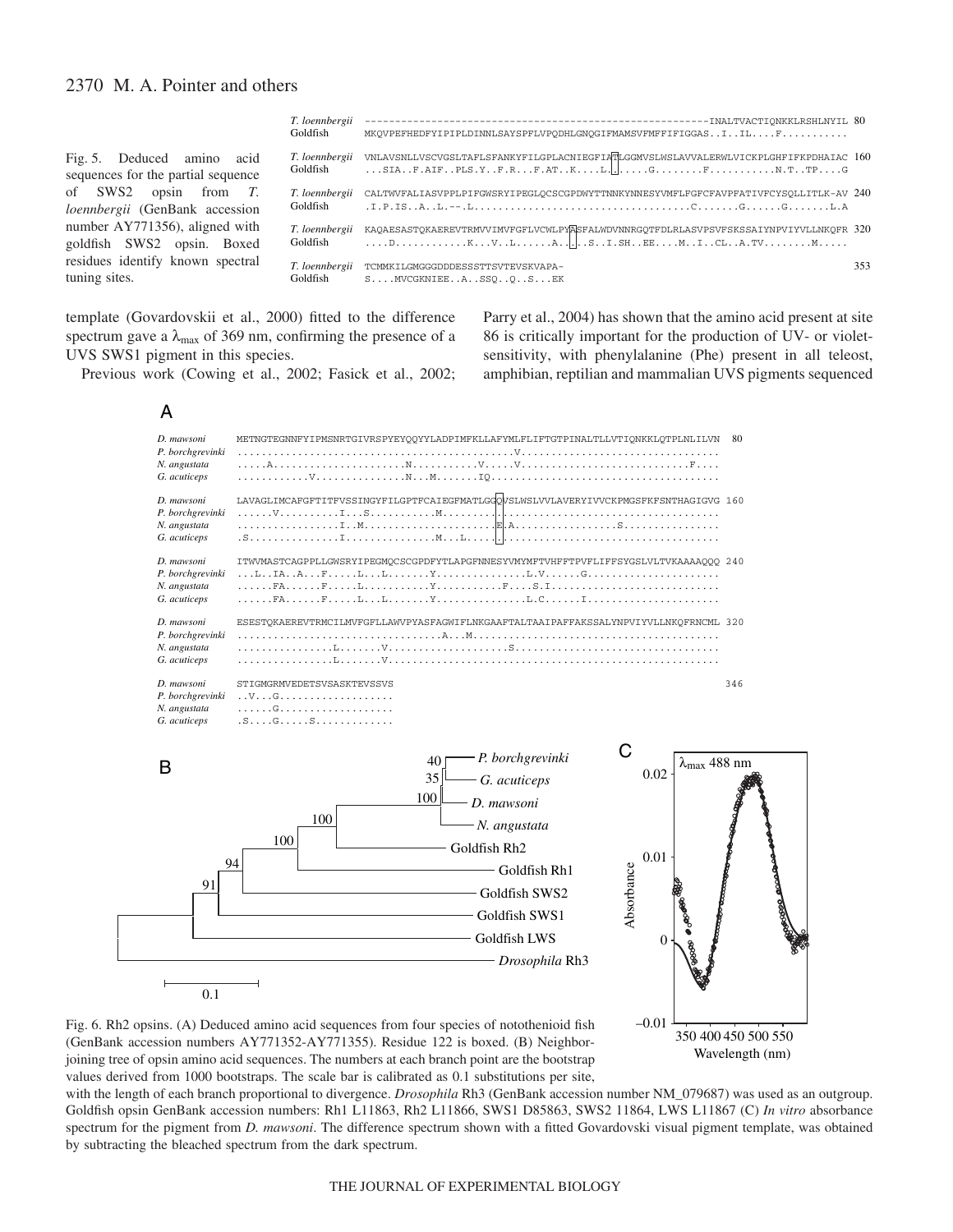to date (Hunt et al., 2004). Since Phe86 is present in all six of the notothenioid SWS1 pigments, and the opsin in *D. mawsoni* has been shown to encode a UVS pigment by *in vitro* expression, it is likely that all six species possess a UVS SWS1 pigment.

# *SWS2 opsins*

The SWS2 opsin gene sequence was amplified from *T. loennbergii* genomic DNA using degenerate PCR primers Blue400F and Blue818R (Table 1). This generated a 1 kb fragment that included exons  $3-5$ . A 500 bp fragment at the  $5'$ end was then amplified by a genomic walk (Dominguez and Lopez-Larrea, 1994) with gene-specific primers (Table 1). This extended the sequence into the first exon to within 200 bp of the start codon. However, further sequence could not be obtained at the 5′ end as the universal first round walking primer consistently bound to the same site within the first exon. Expression was validated by RT-PCR in *P. borchgrevinki* and *G. acuticeps*, but no product could be amplified from *D. mawsoni* or *N. angustata* mRNA (data not shown).

The deduced amino acid sequence is shown in Fig. 5, aligned with the goldfish SWS2 sequence. This sequence was then used to design a primer pair, T.loenF and T.loenR (Table 1), that successfully amplified a short 250 bp fragment of the SWS2 coding sequence (data not shown) from retinal cDNA of two species*, P. borchgrevinki* and *G. acuticeps*, thereby confirming expression of the SWS2 gene in the notothenioid fish retina.

#### *Rh2 opsins*

The coding sequence for the Rh2 opsin gene was initially amplified from *D. mawsoni* retinal cDNA using degenerate primers Green1F and Green596R (Table 1). From this 600 bp fragment, 3′ RACE and genomic walking primers (Dominguez and Lopez-Larrea, 1994) were designed to complete the coding region. Primers designed to the 5′ and 3′ ends of the coding region were then used to amplify full coding sequences from *P. borchgrevinki*, *G. acuticeps* and *N. angustata* cDNA. The translated sequences are shown aligned in Fig. 6A. Phylogenetic analysis (Fig. 6B) shows that the notothenioid sequences form a clade with goldfish Rh2 with a bootstrap value of 100. The sequences are approximately 93% identical to each other at the amino acid level and show an 84% identity with cichlid (*Metriaclima zebra*, GenBank acc. no. AF247122), and a 74% identity with cyprinid (goldfish, GenBank acc. no. L11866) Rh2 opsins. Their identity as Rh2 cone pigments was further confirmed by *in vitro* expression of the *D. mawsoni* opsin in HEK 293T cells followed by regeneration of the pigment with 11-*cis*retinal. The difference spectrum for the pigment (Fig. 6C) fits a Govardovskii template at 488·nm, which closely matches the value of 490 nm obtained from single and double cone photoreceptors by MSP, and differs from the rod pigment which has a  $\lambda_{\text{max}}$  of around 500 nm as determined by MSP  $(Table 3)$ .

Although the amino acid sequences of the Rh1 and Rh2



Fig. 7. *In situ* hybridisation of flat mounts of *D. mawsoni* retina probed with anti-sense Rh2 DIG-labelled cRNA. Note double cones with clear outer segments and labelled inner segments. Scale bar, 100  $\mu$ m.

opsins are similar, Rh2 pigments show higher rates of regeneration and meta II decay than Rh1 pigments, and this difference has been shown, for chicken pigments, to be largely dependent on the residue present at site 122 (Imai et al., 1997). Interestingly, the notothenioid Rh2 pigments differ at this site, with three species following chicken Rh2, with Gln, but one, *N. angustata*, following chicken Rh1, with Glu  $(Fig. 6A)$ .

# In situ *hybridisation*

All *in situ* hybridisation experiments were carried out on retinal tissue from *D. mawsoni*. Positive labelling was found in flat whole mounts of peripheral retina probed with antisense (Fig. 7) but not with sense Rh2 DIG-labelled cRNA (data not shown). Labelling was localised to the inner segments of double cone receptors. The pattern of labelling of these double cones is, however, variable, with either both partners, only one partner, or neither partner labelled. This result contrasts with the MSP data where no differences in  $\lambda_{\text{max}}$  between the two partners of a pair were found. Although it is possible that a population of double cones with different pigments in the partners was missed by MSP, labelling is uneven between partners, as evidenced by the variation in the labelling of cells shown in Fig. 7, so it is probable that the Rh2 mRNA transcript in some cells was below the level of detection by *in situ* hybridisation.

*En face* cryosections probed with the antisense Rh2 showed hybridisation in both peripheral and central retina (Fig. 8) whereas neither the SWS1 nor SWS2 probes showed positive labelling (data not shown).

Transverse sections from peripheral and central retina showed Rh2-positive labelling in both central and peripheral sections, whereas SWS2-positive labelling was confined to the peripheral retina (Fig. 9). No SWS1-positive labelling was found in any sections.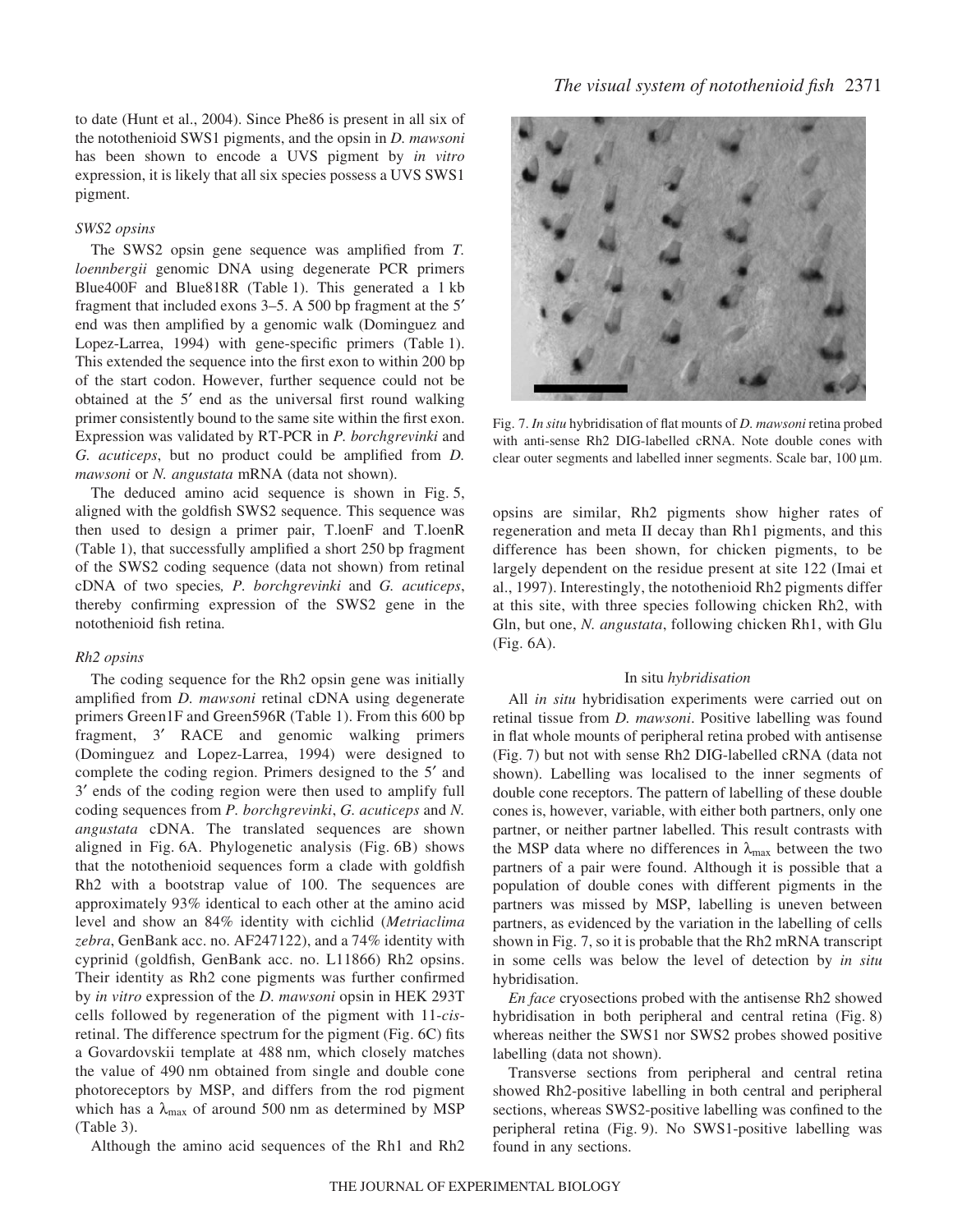#### *Histology*

In order to determine the spatial organisation of cone photoreceptors in species adapted to different depths, flat whole mounts of retinae from two species, *D. mawsoni*, which inhabits depths down to 1600 m, and *T. hansoni*, which generally lives in shallow waters and is found down to 550·m (Table 2), were examined. Note, however, that both species had been maintained after capture in identical conditions of a flow-through tank under continuous dim light, so any differences in morphology do not just reflect differences in dark adaptation of the individuals under study. As shown in



Fig. 8. *In situ* hybridisation of *en face* sections of *D. mawsoni* retina. (A) Central retina probed with anti-sense Rh2 DIG-labelled cRNA. (B) Peripheral retina probed with anti-sense Rh2 DIG-labelled cRNA. (C) Control probed with sense Rh2 DIG-labelled cRNA. Labelled cells are indicated with arrows. Scale bar,  $100 \mu m$ .

Fig. 10, the retina of *D. mawsoni* is organised with the septum between double cone partners always orientated in the same direction. This is typical of a row mosaic. There are some gaps in the mosaic caused by missing single cones, although in general, the mosaic is retained across all regions of the retina. In contrast, the retina of *T. hansoni* is organised into a square mosaic in which adjacent double cones lie at right angles to each other. Central cones are present but corner cones are lacking. The overall packing of cone photoreceptors is lower in the *D. mawsoni* retina, thereby allowing for a higher rod photoreceptor density.

#### **Discussion**

The ancestral visual pigment complement of jawed vertebrates almost certainly comprised a single rod pigment class and four cone pigment classes with  $\lambda_{\text{max}}$  values in the UV, blue, green and yellow regions of the spectrum. The combination of direct sampling of visual pigment spectra *in situ* by MSP, Southern analysis of opsin genes, and northern analysis of opsin gene transcripts in the retinae of notothenioid fish is consistent in demonstrating the retention of the rod and three of the cone classes, a UV-sensitive SWS1 opsin, a bluesensitive SWS2 opsin, and a green-sensitive Rh2 opsin. The LWS opsin would appear to have been discarded and the lack of any signal from the Southern analysis indicates that this happened sufficiently long ago for the defunct sequence to have diverged such that it no longer hybridises with the LWS gene probe.

As down-welling light passes through a body of water, it becomes progressively attenuated with a maximum penetration in the clearest oceanic water to around 1000 m. This attenuation is greater, however, at longer and shorter wavelengths, such that after a few hundred metres, downwelling light is reduced to a narrow band of radiation between 470 and 480 nm in the blue-green region of the spectrum (Jerlov, 1976). In Antarctic waters, light penetration is further reduced by snow and thick sea-ice cover with a peak transmission around 500 nm (Pankhurst and Montgomery, 1989; Perovich et al., 1998). These reduced light levels under the ice will therefore limit photopic vision to the upper 150 m and scotopic vision to a maximum depth of around 300–400 m (Morita et al., 1997; Pankhurst and Montgomery, 1989) in summer months. In the winter, these limitations will be substantially greater.

The longwave spectral attenuation of light as it passes through ice and water is the most probable evolutionary basis for the loss of the LWS pigment and red-sensitive photoreceptors in notothenioid fish. In fact, the loss of longwave sensitivity is not unusual in fish, particularly in species from low-light environments such as the deep ocean (Douglas et al., 2003; Levine and MacNichol, 1979; Loew and Lythgoe, 1978; Yokoyama and Tada, 2000; Yokoyama et al., 1999) and deep lakes. The species flock of cottoid fish in Lake Baikal is an example of the latter situation; amongst these species, only the very surface dwelling have retained red cones (Bowmaker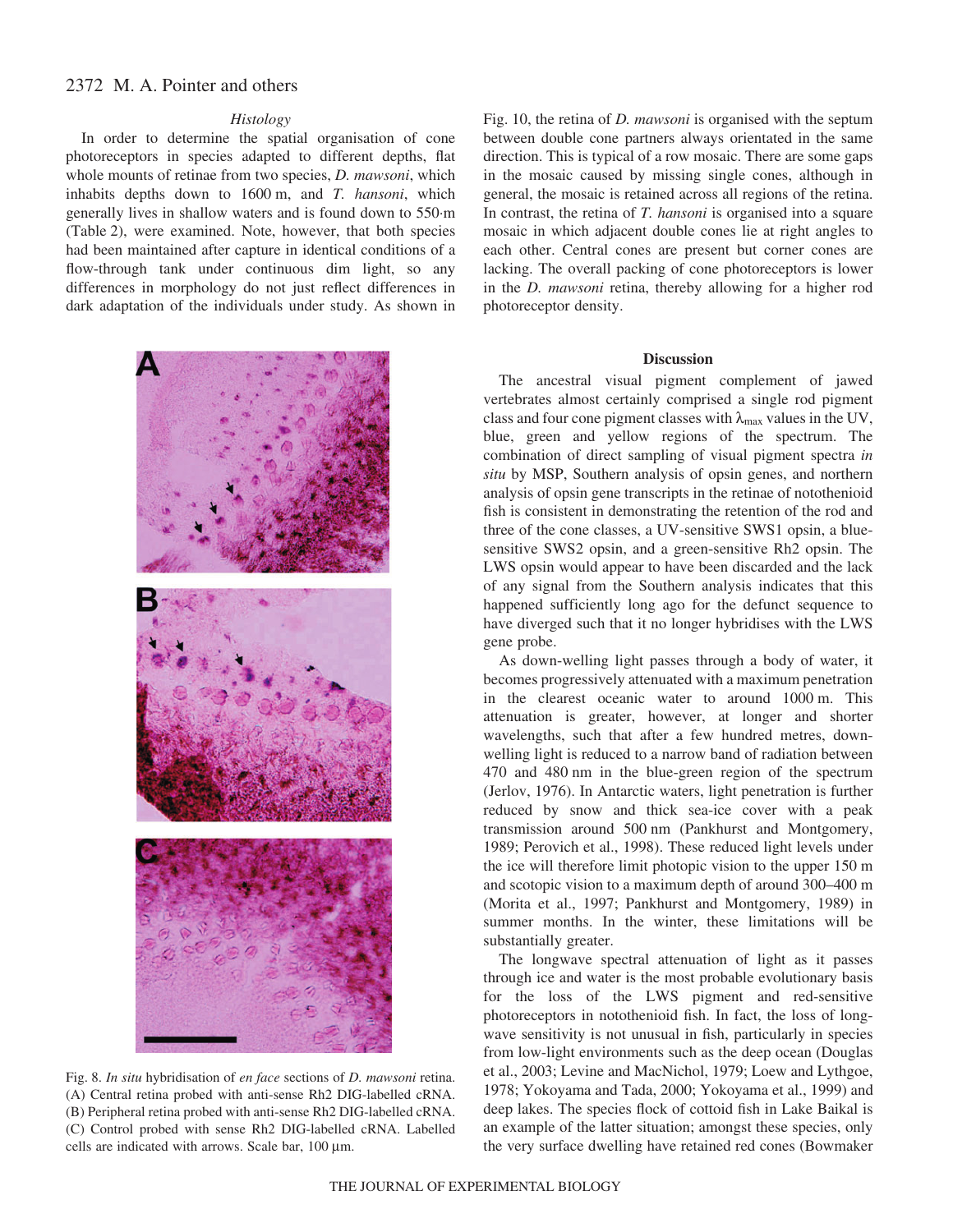



Fig. 9. *In situ* hybridisation of transverse cryosections of *D. mawsoni* retina. (A) Peripheral retina with SWS2 anti-sense probe. (B) Central retina with SWS2 anti-sense probe. (C) Control peripheral retina with SWS2 sense probe. (D) Peripheral retina with Rh2 anti-sense probe. (E) Control peripheral retina with Rh2 sense probe. Positive regions are stained blue. INL, inner nuclear layer; ONL, outer nuclear layer; OS, outer segments; RPE, retinal pigmented epithelium. Scale bar,  $100 \mu m$ .



Fig. 10. Flat whole-mounted retinae from (A) *D. mawsoni* and (B) *T. hansoni*. S, single cones; D, double cones. Scale bar,  $100 \mu m$ .

et al., 1994). What remains unclear is why the UVS pigment has been retained in notothenioid fish where the penetration of UV light though snow and sea ice would also be extremely

Only *P. borchgrevinki* retinal RNA gave a positive signal by northern analysis with an SWS1 opsin probe, although expression of an SWS1 opsin in the retinae of other species is indicated by the successful amplification of the full SWS1 coding sequences from retinal cDNAs. Presumably, only a small number of SWS1 receptors are present in these latter species such that the SWS1 mRNA levels are below detection level by northern analysis. No UV cones were identified by MSP, although this may be a sampling problem arising from the small number of UV cones that may be present in the retina. UV sensitivity of the SWS1 pigment, if present, is a consistent finding in teleost fish and the UV sensitivity of the pigment in *D. mawsoni* was confirmed directly by *in vitro* expression and

> regeneration. The key amino acid for this UV sensitivity is Phe at site 86 (Hunt et al., 2004); all five notothenioid fish studied possessed this residue so it is probable that the other four species also possess a UV pigment. Many fish possess UV sensitivity while immature to aid plankton foraging, but it is then lost upon maturity (Bowmaker and Kunz, 1987; Loew et al., 1993). Notothenioid fish may also follow this pattern, with a low number of UV cones retained into the adult, although the positive signal by northern analysis seen with *P. borchgrevinki* retinal RNA may be associated with a higher frequency of UV cones in this cryopelagic species that lives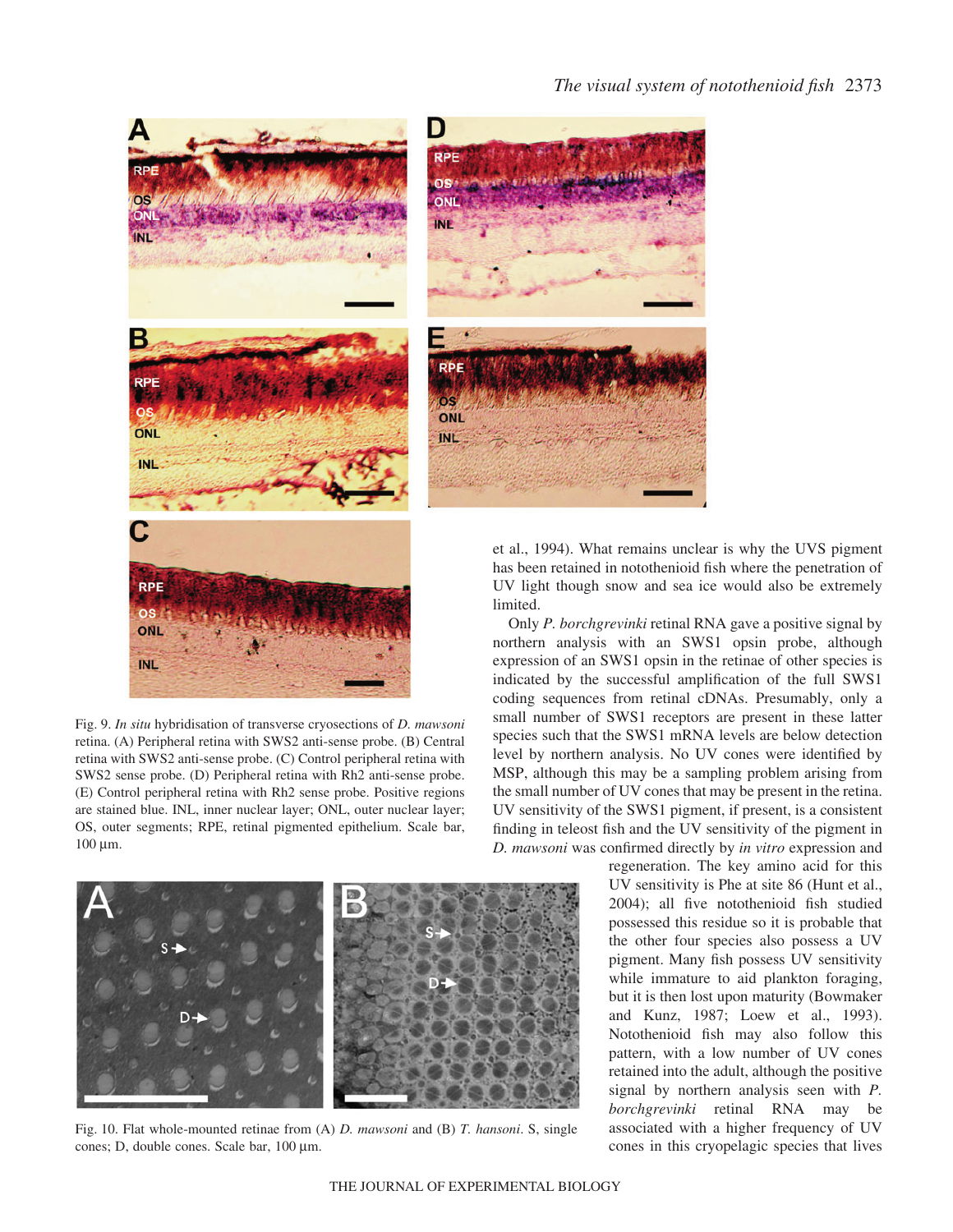in the platelet ice layer on the underside of surface sea ice; the higher levels of UV light just below the ice that this species will encounter may have led to the retention of more UV cones than in other species.

SWS2 opsin expression in retinal RNA was confirmed by northern analysis in six species, by PCR in two species, *P. borchgrevinki* and *G. acuticeps*, and by the amplification, cloning and sequencing of 800 bp of the SWS2 gene from the genomic DNA of a third species, *T. loennbergii.* Surprisingly, although northern analysis gave a positive, albeit faint, signal with *P. borchgrevinki* retinal RNA, no blue cones were identified by MSP. This may again be due to sampling limitation although a population of single cones was identified by MSP that appear to have outer segments devoid of pigment. It may be that these cones originally contained the bluesensitive SWS2 pigment but that fixation had denatured the pigment.

All five species of notothenioid fish examined by MSP gave a  $\lambda_{\text{max}}$  for the MWS cones of around 490 nm, a common value for Rh2 pigments in teleost fish, and this value was also obtained for the *D. mawsoni* Rh2 pigment by *in vitro* expression and regeneration with 11-*cis* retinal. This also agrees exactly with the photopic spectral sensitivity as determined by electrophysiology in *P. borchgrevinki* (Morita et al., 1997) and in *T. bernacchii* (Pankhurst and Montgomery, 1989). Although the  $\lambda_{\text{max}}$  values for the pigment in the different notothenioid species are essentially identical, they do differ at site 122, which has been implicated in determining the rate of pigment regeneration and meta II decay in chicken rod and Rh2 cone pigments (Imai et al., 1997). In chicken rod, charged Glu122 is present with uncharged Gln in chicken Rh2. The pigment in *N. angustata* departs from this rule however, with Glu present rather than Gln, although it is difficult to see why the Rh2 pigment in *N. angustata* should be more rod-like than the pigments in the other three species. Moreover, a comparison of other fish rod and Rh2 cone opsin sequences shows that the residue present at site 122 is not tightly conserved, with Glu present in the Rh2 pigments of goldfish and *Metriaclima zebra*, and either Glu, Gln or Val present in the rod pigments of different species of deep-sea fish (Hunt et al., 2001). In view of this, it would seem unlikely that this site plays the same key role in the regulation of the rate of regeneration in fish as it does in chicken pigments. However, it would appear to have an impact on spectral tuning, with the substitution of Gln by Glu causing a 14–15 nm shortwave shift in zebrafish Rh2 pigments (Chinen et al., 2005).

MSP identified both partners of all the double cones as green sensitive, and single cones as either blue or green sensitive. *In situ* hybridisation with an Rh2 probe also demonstrated that double cones express the Rh2 pigment, both in peripheral and central retina. Although SWS single cones were routinely identified by MSP, the SWS2 probe showed positive staining only in transverse sections of peripheral retina, indicating either that blue cones are only present in the peripheral retina or that the expression level in the central retina is below detection by *in situ* hybridisation. No signal for UV cones was

obtained by *in situ* hybridisation with the SWS1 probe, and no UV cones were identified by MSP, although PCR experiments did confirm that SWS1 mRNA is present in the retina of *D. mawsoni*.

This absence of identifiable UV cones raises a major question regarding the organisation of the different spectral cone classes within the retinal cone mosaic. In a number of species of *Trematomus,* there is a typical square cone mosaic with both central and corner single cones (Meyer-Rochow and Klyne, 1982; Miyazaki et al., 2002; Miyazaki et al., 2001). Miyazaki et al. have assumed that because the corner cones in many teleosts are UV sensitive, this will also be the case in the notothenioids. Our data, both molecular and MSP, indicate that this cannot be the case, at least not throughout the retina. During MSP experiments, we often encountered preparations where two small single cones were clearly aligned on either side of a double cone in the position of corner cones. These single cones were, however, green sensitive and spectrally identical to the double cones. We infer from this that at least in some regions of the retina, the mosaic squares are composed of double cones and corner single cones that are all green sensitive, surrounding a blue-sensitive central single cone.

The organisation of the cone receptor mosaics is different in the retinae of two related nototheniid species, *D. mawsoni* and *T. hansoni*. The deeper dwelling *D. mawsoni* (mainly around 1600 m, but sometimes up at  $300-500$  m to feed) has double and single cones positioned in a row mosaic. All double cones in a single row lie in the same orientation, with single cones forming rows in between the doubles. Meyer-Rochow and Klyne (1982) described this as a hexagonal arrangement of double cones surrounding a pair of single cones, but this would appear to be a consequence of the slightly disordered row array (Fig. 10). Cone row arrays are commonly found in fish that have a reduced demand on photopic vision, e.g. in deeper dwelling species where vision is largely dependent on the scotopic system, and in species with a non-predatory lifestyle. The lack of a retinomotor response in the *D. mawsoni* retina (Meyer-Rochow and Klyne, 1982) is also consistent with a light environment that lacks significant fluctuations in intensity as found at depth in the ocean. The second species examined, *T. hansoni,* is demersal but lives in shallower water (down to 550 m). The retina of this species is organised into a typical square mosaic in which the double cones form the sides of a square, each orientated 90° to its closest neighbours. In contrast to the previous study by Miyazaki et al. (2001), there appears to be only a single morphologically distinct class of central single cones, with corner cones absent, which may explain the failure to identify UV cones by MSP. Two distinct retinal arrangements are therefore present in two related species within the same family. However, the visual pigments of the deeper dwelling species do not differ from the more shallow living fish: indeed, the  $\lambda_{\text{max}}$  values for rod, Rh2, and SWS2 pigments match almost exactly across all notothenioid species studied.

In general there is a trend in deep-water fish for the maximum sensitivities of the visual pigments of both rods and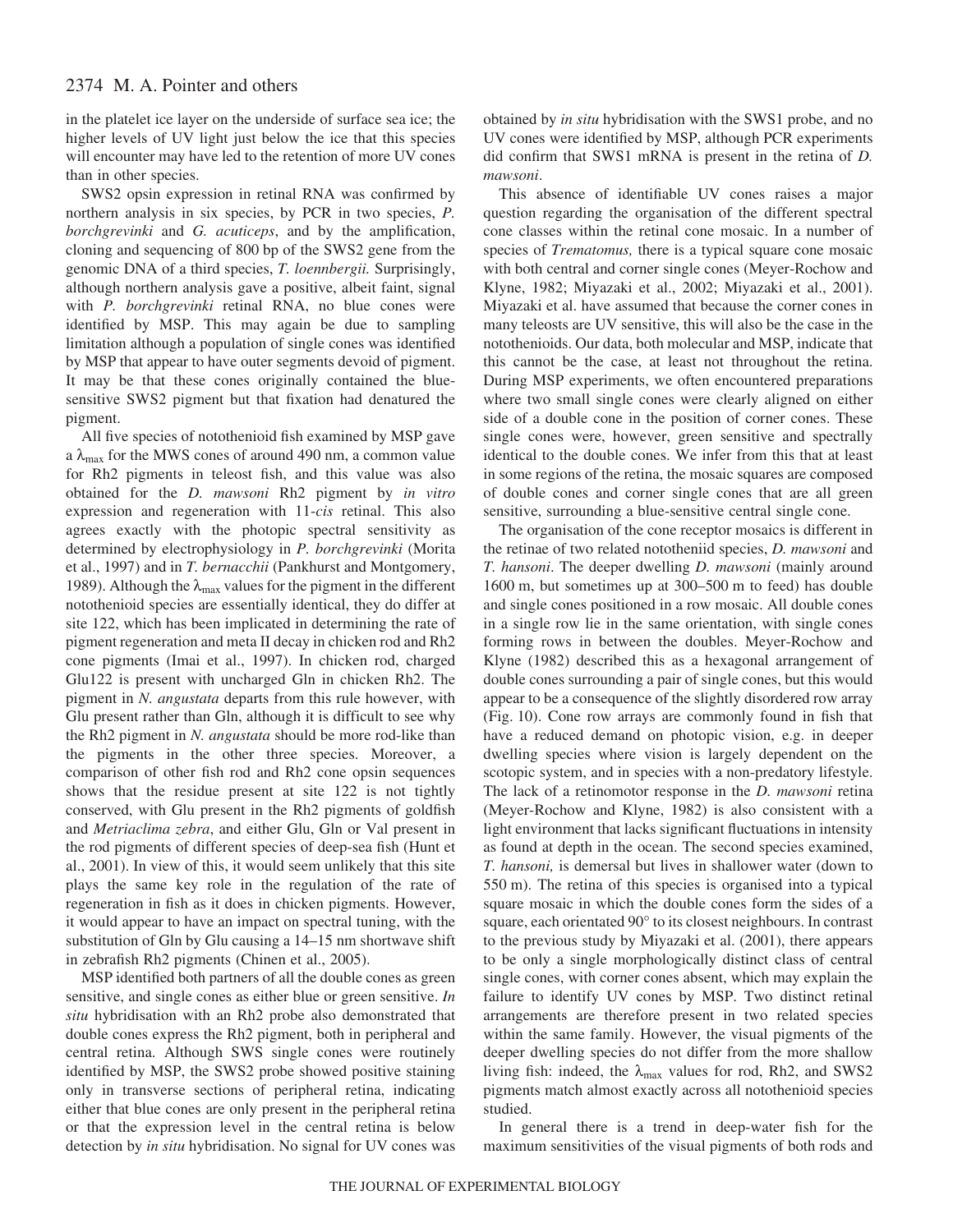cones to be displaced to shorter wavelengths with increasing depth of habitat, and for the cone population to be reduced and eventually lost. This is most evident in deep-sea fish that have pure rod retinae with  $\lambda_{\text{max}}$  around 470–480 nm (Bowmaker, 1995; Douglas and Partridge, 1997; Partridge et al., 1989), tuned to the maximum transmission of oceanic water and/or to the maximum emission of bioluminescence, and in the cottoid species flock of Lake Baikal (Bowmaker et al., 1994; Hunt et al., 1996). Why is similar spectral tuning not apparent in the different species of notothenioid fish and how is optimal sensitivity achieved further down the water column? Light penetrating through bare Arctic sea ice has a peak transmittance at around 500 nm and substantially reduced intensity, and the effect of a snow covering will be to reduce intensity further but not to alter the spectral characteristics (Perovich et al., 1998). Transmission on through the clear waters of the Antarctic (algal bloom is limited to the austral summer) would be expected to lead to a further attenuation of intensity and shift in the wavelength of maximal penetration towards 480 nm. Under these restricted photic conditions, the notothenioid rods with  $\lambda_{\text{max}}$  at about 500 nm and the dominant double cones with  $\lambda_{\text{max}}$  at 490 nm would appear to be tuned to the available down-welling light (Morita et al., 1997). Also, most bioluminescence peaks in the same spectral region (Nicol, 1969; Herring, 1983). Increased sensitivity is achieved in the deeper-dwelling species such as *D. mawsoni* by an increase in the proportion of rod photoreceptors and an increase in the length of the outer segments (Meyer-Rochow and Klyne, 1982). This is a common mechanism in deep-sea fish for photon capture in a dim light environment. Furthermore, the more shallow water species organise the cone receptors in a square mosaic to ensure optimal packing of cones in the retina, since these fish presumably rely more on photopic vision. Behavioural studies on both shallow and deep living species may help to identify how the different retinal arrangements affect chromatic and overall light sensitivity.

M.A.P. was supported by a studentship from the Natural Environment Research Council (NERC). C.-H.C.C. acknowledges NSF Office of Polar Programs for grant funding OPP9909841 and OPP 0231006 in support of this work. The work was also partly funded by a grant from the Leverhulme Trust to J.K.B. and D.M.H. We thank Arthur DeVries, University of Illinois, for the collection of the Antarctic notothenioid species, Bev Dickson, Portobello Marine Station, University of Otago, for collecting the New Zealand nototheniid specimens, and Linda Erskine, Institute of Ophthalmology, UCL, for advice on the *in situ* hybridisation protocol. We are grateful to Rosalie Crouch, Medical University of South Carolina, for the gift of 11-*cis*retinal.

#### **References**

**Avery, J. A., Bowmaker, J. K., Djamgoz, M. B. A. and Downing, J. E. G.** (1983). Ultraviolet receptors in a freshwater fish. *J. Physiol.* **334**, 23P.

- **Bowmaker, J. K.** (1995). The visual pigments of fish. *Prog. Retinal Eye Res.* **15**, 1-31.
- **Bowmaker, J. K. and Kunz, Y. W.** (1987). Ultraviolet receptors, tetrachromatic colour vision and retinal mosaics in the brown trout (*Salmo trutta*): age-dependent changes. *Vision Res.* **27**, 2101-2108.
- **Bowmaker, J. K., Astell, S., Hunt, D. M. and Mollon, J. D.** (1991a). Photosensitive and photostable pigments in the retinae of Old World monkeys. *J. Exp. Biol.* **156**, 1-19.
- **Bowmaker, J. K., Thorpe, A. and Douglas, R. H.** (1991b). Ultravioletsensitive cones in the goldfish. *Vision Res.* **31**, 349-352.
- **Bowmaker, J. K., Govardovskii, V. I., Shukolyukov, S. A., Zueva, L. V., Hunt, D. M., Sideleva, V. G. and Smirnova, O. G.** (1994). Visual pigments and the photic environment: the cottoid fish of Lake Baikal. *Vision Res.* **34**, 591-605.
- **Cheng, C.-H. C.** (1998). Evolution of the diverse antifreeze proteins. *Curr. Opin. Genet. Dev.* **8**, 715-720.
- **Chinen, A., Matsumoto, Y. and Kawamura, S.** (2005). Reconstitution of Ancestral Green Visual Pigments of Zebrafish and Molecular Mechanism of their Spectral Differentiation. *Mol. Biol. Evol*. **22**, 1001-1010.
- **Chomczynski, P. and Sacchi, N.** (1987). Single-step method of RNA isolation by acid guanidinium thiocyanate-phenol-chloroform extraction. *Anal. Biochem.* **162**, 156-159.
- **Cowing, J. A., Poopalasundaram, S., Wilkie, S. E., Robinson, P. R., Bowmaker, J. K. and Hunt, D. M.** (2002). The molecular mechanism for the spectral shifts between vertebrate ultraviolet- and violet-sensitive cone visual pigments. *Biochem. J*. **367**, 129-135.
- **DeVries, A. L., Komatsu, S. K. and Feeney, R. E.** (1970). Chemical and physical properties of freezing point-depressing glycoproteins from Antarctic fishes. *J. Biol. Chem.* **245**, 2901-2908.
- **DeVries, A. L., Vandenheede, J. and Feeney, R. E.** (1971). Primary structure of freezing point-depressing glycoproteins. *J. Biol. Chem.* **246**, 305-308.
- **Dominguez, O. and Lopez-Larrea, C.** (1994). Gene walking by unpredictably primed PCR. *Nucl. Acids Res.* **22**, 3247-3248.
- **Douglas, R. H. and Partridge, J. C.** (1997). On the visual pigments of deepsea fish. *J. Fish Biol.* **50**, 68-85.
- **Douglas, R. H., Hunt, D. M. and Bowmaker, J. K.** (2003). Spectral Sensitivity Tuning in the Deep-Sea. In *Sensory Processing in Aquatic Environments* (ed. S. P. Collin and N. J. Marshall). New York: Springer-Verlag.
- **Eastman, J. T.** (2005). Nature of the diversity of Antarctic fishes. *Polar Biol.* **28**, 93-107.
- **Eastman, J. T. and Lannoo, M. J.** (2003). Diversification of brain and sense organ morphology in Antarctic dragonfishes (Perciformes: Notothenioidei: Bathydraconidae). *J. Morphol.* **258**, 130-150.
- **Fasick, J. I., Applebury, M. L. and Oprian, D. D.** (2002). Spectral tuning in the mammalian short-wavelength sensitive cone pigments. *Biochemistry* **41**, 6860-6865.
- **Fletcher, G. L., Hew, C. L. and Davies, P. L.** (2001). Antifreeze proteins of teleost fishes. *Ann. Rev. Physiol.* **63**, 359-390.
- **Franke, R. R., Sakmar, T. P., Oprian, D. D. and Khorana, H. G.** (1988). A single amino acid substitution in rhodopsin (lysine 248––leucine) prevents activation of transducin. *J. Biol. Chem.* **263**, 2119-2122.
- **Gon, O. and Heemestra, P. C.** (1990). *Fishes of Southern Ocean* (ed. O. Gon and P. C. Heemestra). Grahamstown, South Africa: JLB Smith Institute of Icthyology.
- **Govardovskii, V. I., Fyhrquist, N., Reuter, T., Kuzmin, D. G. and Donner, K.** (2000). In search of the visual pigment template. *Vis. Neurosci.* **17**, 509- 528.
- **Hárosi, F. I. and Hashimoto, Y.** (1983). Ultraviolet visual pigment in a vertebrate: a tetrachromatic cone system in the dace. *Science* **222**, 1021- 1023.
- **Herring, P. J.** (1983). The spectral characteristics of luminous marine organisms. *Proc. R. Soc. Lond. B* **220**, 183-217.
- **Higgins, D. G., Thompson, J. D. and Gibson, T. J.** (1996). Using CLUSTAL for multiple sequence alignments. *Methods Enzymol.* **266**, 383-402.
- **Hisatomi, O., Satoh, T., Barthel, L. K., Stenkamp, D. L., Raymond, P. A. and Tokunaga, F.** (1996). Molecular cloning and characterization of the putative ultraviolet-sensitive visual pigment of goldfish. *Vision Res.* **36**, 933- 939.
- **Hisatomi, O., Satoh, T. and Tokunaga, F.** (1997). The primary structure and distribution of killifish visual pigments. *Vision Res.* **37**, 3089-3096.
- **Hunt, D. M., Fitzgibbon, J., Slobodyanyuk, S. J. and Bowmaker, J. K.** (1996). Spectral tuning and molecular evolution of rod visual pigments